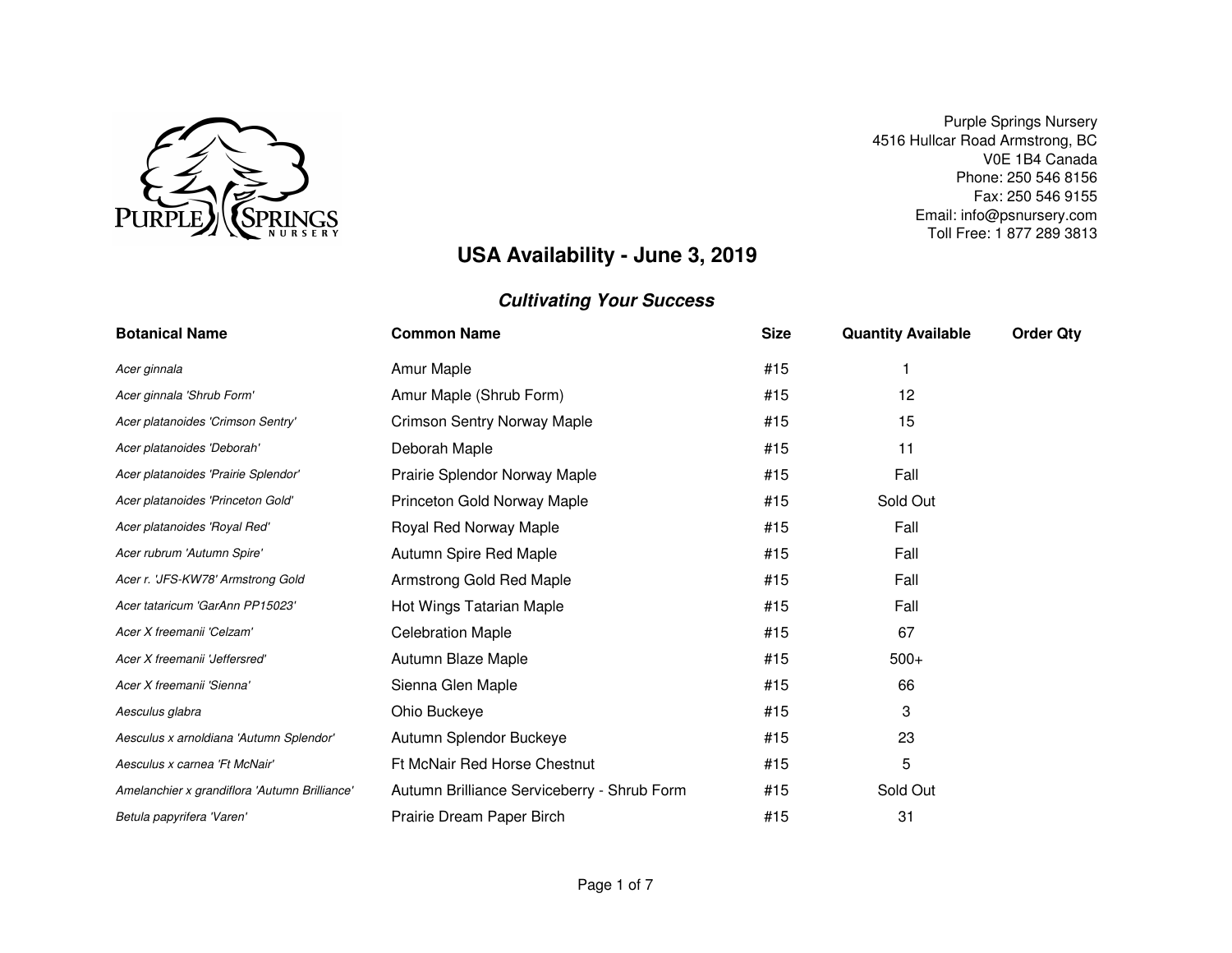| <b>Botanical Name</b>              | <b>Common Name</b>                    | <b>Size</b> | <b>Quantity Available</b> | <b>Order Qty</b> |
|------------------------------------|---------------------------------------|-------------|---------------------------|------------------|
| Betula platyphylla 'Fargo PP10963' | Dakota Pinnacle Birch                 | #15         | 163                       |                  |
| Betula platyphylla 'Jefpark'       | <b>Parkland Pillar Birch</b>          | #15         | 160                       |                  |
| Caragana aborescens 'Sutherland'   | Sutherland Caragana                   | #15         | 11                        |                  |
| Crataegus x mordenensis 'Snowbird' | Snowbird Hawthorn                     | #15         | Sold Out                  |                  |
| Crataegus x mordenensis 'Toba'     | Toba Hawthorn                         | #15         | Sold Out                  |                  |
| Elaeagnus angustifolia             | <b>Russian Olive</b>                  | #15         | 2                         |                  |
| Fraxinus pennsylvanica 'Patmore'   | Patmore Green Ash                     | #15         | 190                       |                  |
| Fraxinus pennsylvanica 'Rugby'     | Prairie Spire Ash                     | #15         | 53                        |                  |
| Gleditsia t. var. i. 'Shademaster' | Shademaster Honeylocust               | #15         |                           |                  |
| Liquidambar styraciflua 'Moraine'  | Moraine Sweetgum                      | #15         | Sold Out                  |                  |
| Malus x 'Courageous'               | Courageous Crabapple                  | #15         | 8                         |                  |
| Malus 'Jefspire'                   | Purple Spire Flowering Crabapple      | #15         | Sold Out                  |                  |
| Malus 'Royalty'                    | <b>Royalty Flowering Crabapple</b>    | #15         | Sold Out                  |                  |
| Malus domestica 'Honeycrisp'       | Honeycrisp Apple                      | #15         | Sold Out                  |                  |
| Malus x 'Jeflite'                  | <b>Starlite Flowering Crabapple</b>   | #15         | 43                        |                  |
| Malus x 'Spring Snow'              | Spring Snow Flowering Crabapple       | #15         | 489                       |                  |
| Malus x 'Thunderchild'             | Thunderchild Flowering Crabapple      | #15         | 284                       |                  |
| Malus x adstringens 'Durleo'       | <b>Gladiator Flowering Crabapple</b>  | #15         | 300                       |                  |
| Populus tremula 'Erecta'           | Swedish Columnar Aspen                | #15         | 50                        |                  |
| Prunus virginiana 'Canada Red'     | Schubert Chokecherry 'Canada Red' CVI | #15         | 178                       |                  |
| Quercus macrocarpa                 | <b>Burr Oak</b>                       | #15         | 79                        |                  |
| Sorbus aucuparia 'Michred'         | Cardinal Royal Mountain Ash           | #15         | 19                        |                  |
| Sorbus decora                      | Showy Mountain Ash                    | #15         | Fall                      |                  |
| Syringa reticulata 'Ivory Silk'    | Ivory Silk Japanese Lilac             | #15         | 251                       |                  |
| Syringa reticulata 'Snowcap' clump | Snowcap Japanese Lilac clump          | #15         | 1                         |                  |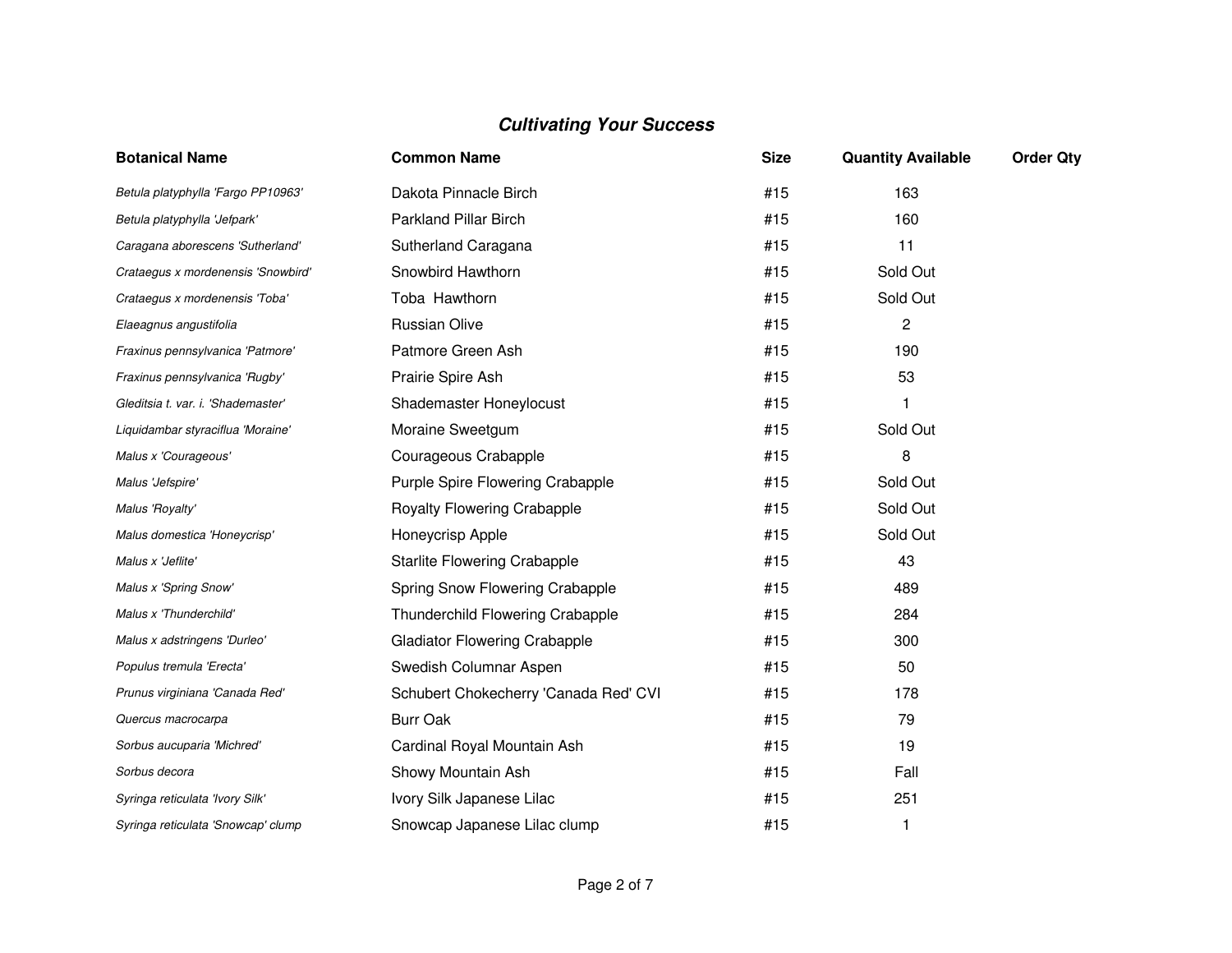| <b>Botanical Name</b>                   | <b>Common Name</b>              | <b>Size</b> | <b>Quantity Available</b> | <b>Order Qty</b> |
|-----------------------------------------|---------------------------------|-------------|---------------------------|------------------|
| Syringa reticulata clump                | Ivory Silk Japanese Lilac clump | #15         | 65                        |                  |
| Tilia americana 'American Sentry'       | American Sentry Linden          | #15         | 23                        |                  |
| Tilia americana euchlora 'Redmond'      | Redmond Linden                  | #15         | 33                        |                  |
| Tilia cordata 'Corzam'                  | Corinthian Little Leaf Linden   | #15         | 4                         |                  |
| Tilia cordata 'Greenspire'              | Greenspire Littleleaf Linden    | #15         | 117                       |                  |
| Tilia flavescens                        | Dropmore Linden                 | #15         | Sold Out                  |                  |
| Ulmus americana                         | American Elm                    | #15         | 1                         |                  |
| Ulmus americana 'Brandon'               | <b>Brandon Elm</b>              | #15         | 82                        |                  |
| Ulmus americana 'Bylands Upright'       | <b>Bylands Upright Elm</b>      | #15         | 35                        |                  |
| Ulmus americana 'Patmore'               | Patmore Elm                     | #15         | 33                        |                  |
|                                         |                                 |             |                           |                  |
| Acer ginnala                            | Amur Maple                      | 2"          | Sold Out                  |                  |
| Acer negundo 'Sensation'                | <b>Sensation Boxelder</b>       | 2"          | Sold Out                  |                  |
| Acer negundo 'Sensation'                | <b>Sensation Boxelder</b>       | 3"          | Sold Out                  |                  |
| Acer platanoides 'Deborah'              | Deborah Maple                   | 2"          |                           |                  |
| Acer platanoides 'Deborah'              | Deborah Maple                   | 2.5"        |                           |                  |
| Acer tataricum 'GarAnn PP15023'         | Hot Wings Tatarian Maple        | 2"          | Sold Out                  |                  |
| Acer tataricum 'GarAnn PP15023'         | Hot Wings Tatarian Maple        | 2.5"        |                           |                  |
| Acer X freemanii 'Jeffersred'           | Autumn Blaze Maple              | 2"          | Fall '19                  |                  |
| Acer X freemanii 'Jeffersred'           | Autumn Blaze Maple              | 2.5"        |                           |                  |
| Acer X freemanii 'Jeffersred'           | Autumn Blaze Maple              | 3"          | Sold Out                  |                  |
| Acer X freemanii 'Sienna'               | Sienna Glen Maple               | 2"          | Late June                 |                  |
| Aesculus glabra                         | Ohio Buckeye                    | 2"          | 28                        |                  |
| Aesculus x arnoldiana 'Autumn Splendor' | Autumn Splendor Buckeye         | 2"          | 23                        |                  |
| Betula papyrifera 'Chickadee'           | Chickadee Birch                 | 2"          | Spring 2020               |                  |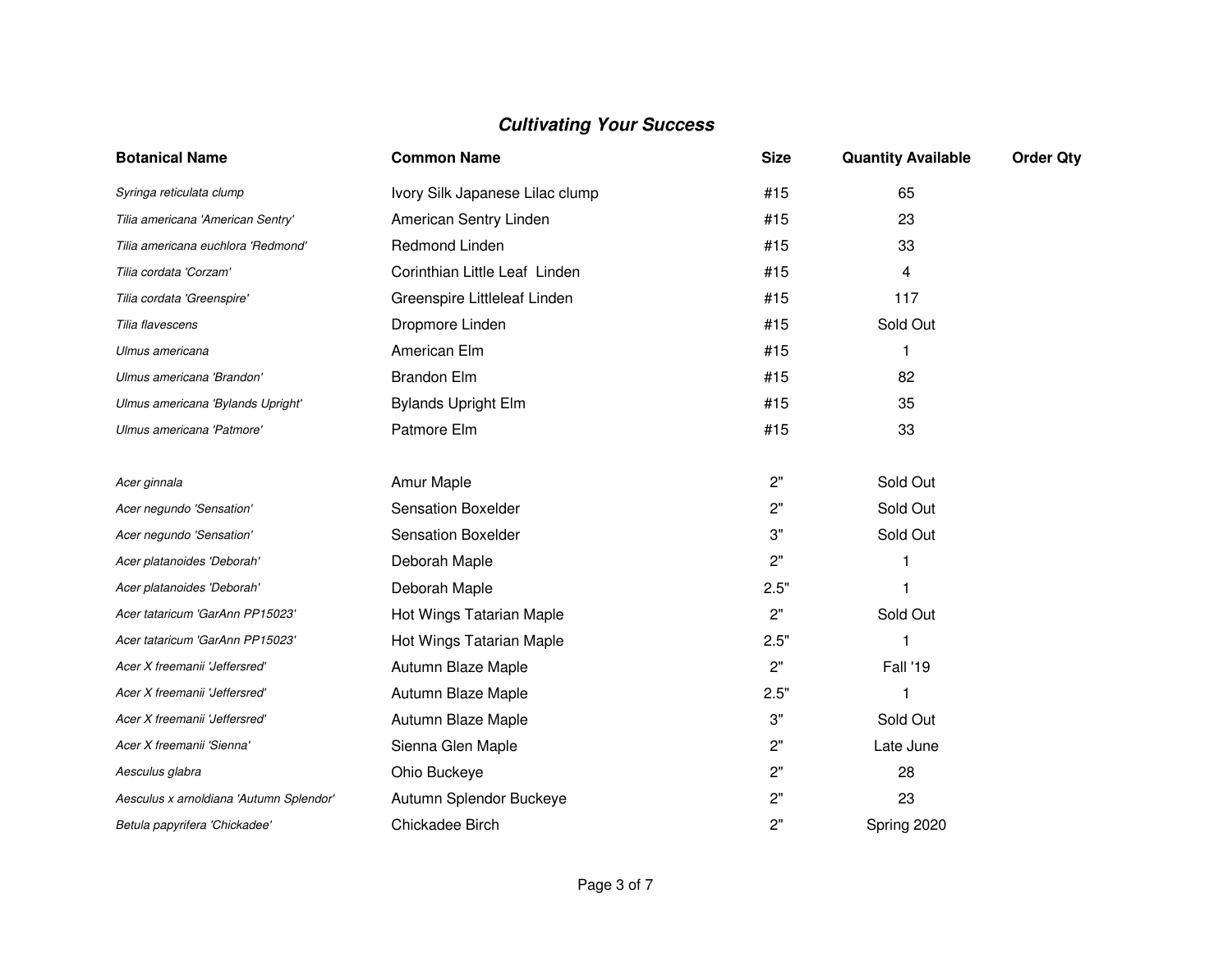| <b>Botanical Name</b>              | <b>Common Name</b>           | <b>Size</b> | <b>Quantity Available</b> | <b>Order Qty</b> |
|------------------------------------|------------------------------|-------------|---------------------------|------------------|
| Betula papyrifera 'Varen'          | Prairie Dream Paper Birch    | 2"          | 40                        |                  |
| Betula papyrifera 'Varen'          | Prairie Dream Paper Birch    | 2.5"        | Spring 2020               |                  |
| Betula platyphylla 'Fargo PP10963' | Dakota Pinnacle Birch        | 2"          | Spring 2020               |                  |
| Betula platyphylla 'Jefpark'       | <b>Parkland Pillar Birch</b> | 2"          | Spring 2020               |                  |
| Betula platyphylla 'Jefpark'       | <b>Parkland Pillar Birch</b> | 2.5"        | 13                        |                  |
| Caragana aborescens 'Sutherland'   | Sutherland Caragana          | 2"          | 40                        |                  |
| Crataegus oxycantha 'Paul Scarlet' | Paul's Scarlet Hawthorn      | 2"          | $\overline{2}$            |                  |
| Crataegus x mordenensis 'Snowbird' | Snowbird Hawthorn            | 2"          | 270                       |                  |
| Crataegus x mordenensis 'Snowbird' | Snowbird Hawthorn            | 2.5"        | 131                       |                  |
| Crataegus x mordenensis 'Snowbird' | Snowbird Hawthorn            | 3"          | -1                        |                  |
| Crataegus x mordenensis 'Toba'     | Toba Hawthorn                | 2"          | 23                        |                  |
| Crataegus x mordenensis 'Toba'     | Toba Hawthorn                | 2.5"        | 145                       |                  |
| Crataegus x mordenensis 'Toba'     | Toba Hawthorn                | 3"          | 8                         |                  |
| Fraxinus americana 'Durkar'        | Calypso White Ash            | 2"          | Sold Out                  |                  |
| Fraxinus americana 'Durkar'        | Calypso White Ash            | 2.5"        | Sold Out                  |                  |
| Fraxinus americana 'Durkar'        | Calypso White Ash            | 3"          | 3                         |                  |
| Fraxinus pennsylvanica 'Durwinky'  | Trojan Ash                   | 2.5"        | 2                         |                  |
| Fraxinus pennsylvanica 'Durwinky'  | Trojan Ash                   | 3"          |                           |                  |
| Fraxinus pennsylvanica 'Patmore'   | Patmore Green Ash            | 2"          | 84                        |                  |
| Fraxinus pennsylvanica 'Patmore'   | Patmore Green Ash            | 2.5"        | 3                         |                  |
| Fraxinus pennsylvanica 'Rugby'     | Prairie Spire Ash            | 2"          | Late June                 |                  |
| Fraxinus pennsylvanica 'Rugby'     | Prairie Spire Ash            | 2.5"        | 3                         |                  |
| Fraxinus pennsylvanica 'Rugby'     | Prairie Spire Ash            | 3"          | 1                         |                  |
| Fraxinus pennsylvanica 'Summit'    | Summit Green Ash             | 2"          | 17                        |                  |
| Fraxinus pennsylvanica 'Summit'    | Summit Green Ash             | 2.5"        | 13                        |                  |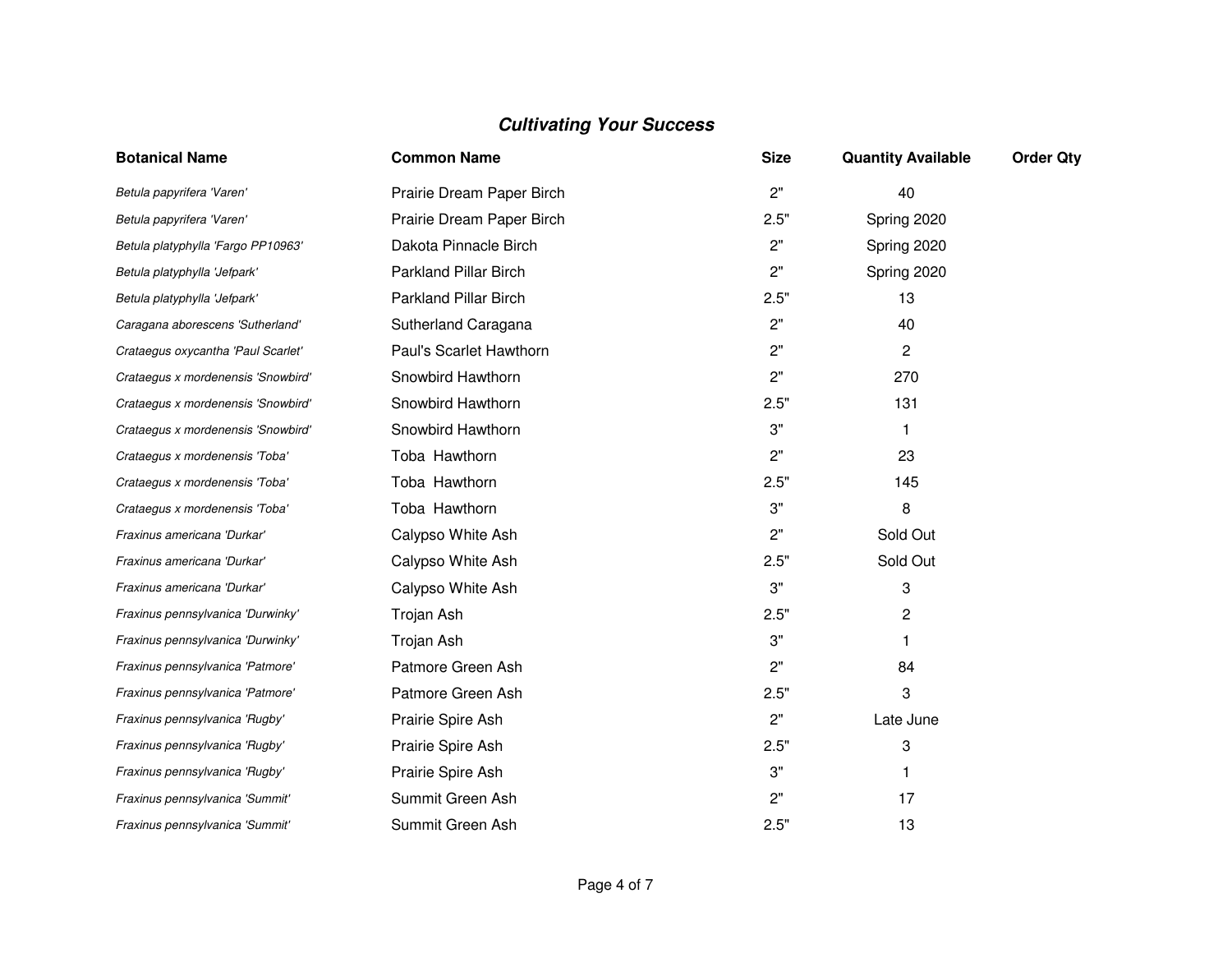| <b>Botanical Name</b>            | <b>Common Name</b>                   | <b>Size</b> | <b>Quantity Available</b> | <b>Order Qty</b> |
|----------------------------------|--------------------------------------|-------------|---------------------------|------------------|
| Gleditsia triacanthos 'Harve'    | Northern Acclaim Honeylocust         | 2"          | Spring 2020               |                  |
| Malus 'Royalty'                  | Royalty Flowering Crabapple CVI      | 2"          | 26                        |                  |
| Malus x 'Jeflite'                | Starlite Flowering Crabapple CVI     | 2"          | 15                        |                  |
| Malus x 'Spring Snow'            | Spring Snow Flowering Crabapple CVI  | 2"          | 40                        |                  |
| Malus x 'Thunderchild'           | Thunderchild Flowering Crabapple CVI | 2"          | 40                        |                  |
| Populus assiniboine              | Assiniboine Poplar                   | 2"          | 4                         |                  |
| Populus assiniboine              | Assiniboine Poplar                   | 2.5"        | 78                        |                  |
| Populus assiniboine              | Assiniboine Poplar                   | 3"          | 19                        |                  |
| Populus tremula 'Erecta'         | Swedish Columnar Aspen               | 2"          | 330                       |                  |
| Populus tremula 'Erecta'         | Swedish Columnar Aspen               | 2.5"        | 321                       |                  |
| Populus tremula 'Erecta'         | Swedish Columnar Aspen               | 3"          | 6                         |                  |
| Populus tremuloides              | Trembling Aspen (tree Form)          | 2"          | 67                        |                  |
| Populus tremuloides              | Trembling Aspen (tree Form)          | 2.5"        | 183                       |                  |
| Populus tremuloides              | Trembling Aspen (tree Form)          | 3"          | 62                        |                  |
| Populus tremuloides 'Clump form' | Trembling Aspen Clump Form           | 2"          | Sold Out                  |                  |
| Populus tremuloides 'Clump form' | Trembling Aspen Clump Form           | 2.5"        | Sold Out                  |                  |
| Populus tremuloides 'Clump form' | Trembling Aspen Clump Form           | 3"          | Sold Out                  |                  |
| Populus x 'Byland Green'         | <b>Byland Green Poplar</b>           | 2"          | 12                        |                  |
| Populus x 'Byland Green'         | <b>Byland Green Poplar</b>           | 2.5"        | 19                        |                  |
| Populus x 'Byland Green'         | <b>Byland Green Poplar</b>           | 3"          | 30                        |                  |
| Populus x jackii 'Northwest'     | Northwest Poplar                     | 2.5"        | 1                         |                  |
| Populus x 'Tristis'              | <b>Tristis Poplar</b>                | 2"          | 63                        |                  |
| Populus x 'Tristis'              | <b>Tristis Poplar</b>                | 2.5"        | 1                         |                  |
| Prunus virginiana 'Canada Red'   | Canada Red Schubert Chokecherry CVI  | 2"          | 153                       |                  |
| Quercus macrocarpa               | <b>Burr Oak</b>                      | 2"          | Late June                 |                  |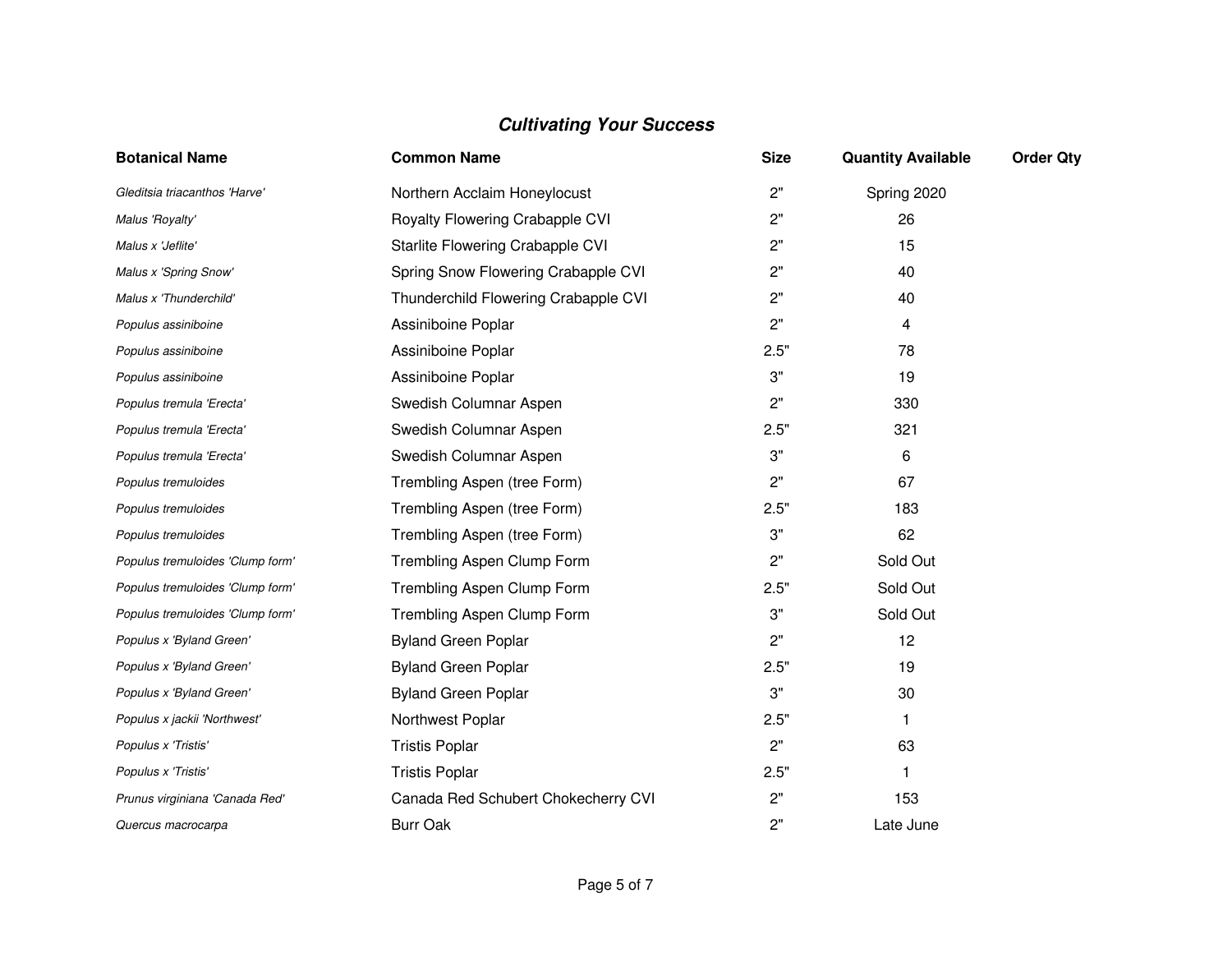| <b>Botanical Name</b>                      | <b>Common Name</b>           | <b>Size</b> | <b>Quantity Available</b> | <b>Order Qty</b> |
|--------------------------------------------|------------------------------|-------------|---------------------------|------------------|
| Quercus macrocarpa                         | <b>Burr Oak</b>              | 2.5"        | 19                        |                  |
| Quercus macrocarpa                         | <b>Burr Oak</b>              | 3"          | 3                         |                  |
| Quercus macrocarpa                         | <b>Burr Oak</b>              | 3.5"        | 6                         |                  |
| Quercus macrocarpa                         | <b>Burr Oak</b>              | 4.0"        | 15                        |                  |
| Quercus macrocarpa                         | <b>Burr Oak</b>              | 4.5"        | 6                         |                  |
| Quercus macrocarpa                         | <b>Burr Oak</b>              | 5.0"        |                           |                  |
| Quercus robur x Q.alba 'Crimshmidt' PP9103 | Crimson Spire Oak            | 2"          | Sold Out                  |                  |
| Quercus robur x Q.alba 'Crimshmidt' PP9103 | Crimson Spire Oak            | 2.5"        | Sold Out                  |                  |
| Quercus robur x Q.alba 'Crimshmidt' PP9103 | Crimson Spire Oak            | 3"          | Sold Out                  |                  |
| Quercus rubra                              | Northern Red Oak             | 2"          | 11                        |                  |
| Quercus rubra                              | Northern Red Oak             | 3"          | Sold Out                  |                  |
| Sorbus aucuparia 'Black Hawk'              | Blackhawk Mountain Ash       | 2"          | 1                         |                  |
| Sorbus aucuparia 'Black Hawk'              | Blackhawk Mountain Ash       | 2.5"        | 3                         |                  |
| Sorbus aucuparia 'Michred'                 | Cardinal Royal Mountain Ash  | 2"          | 35                        |                  |
| Sorbus aucuparia 'Rossica'                 | Russian Mountain Ash         | 2"          | 92                        |                  |
| Sorbus aucuparia 'Rossica'                 | Russian Mountain Ash         | 2.5"        | 37                        |                  |
| Sorbus aucuparia 'Rossica'                 | Russian Mountain Ash         | 3"          | 1                         |                  |
| Sorbus decora                              | Showy Mountain Ash           | 2"          | 8                         |                  |
| Sorbus decora                              | Showy Mountain Ash           | 2.5"        | 2                         |                  |
| Syringa reticulata 'Ivory Silk'            | Ivory Silk Japanese Lilac    | 2"          | Late June                 |                  |
| Tilia cordata 'Greenspire'                 | Greenspire Littleleaf Linden | 2"          | Sold Out                  |                  |
| Tilia flavescens                           | Dropmore Linden              | 2"          | Sold Out                  |                  |
| Tilia flavescens                           | Dropmore Linden              | 2.5"        | Sold Out                  |                  |
| Ulmus americana                            | American Elm                 | 2"          | 77                        |                  |
| Ulmus americana                            | American Elm                 | 2.5"        | 129                       |                  |
|                                            |                              |             |                           |                  |